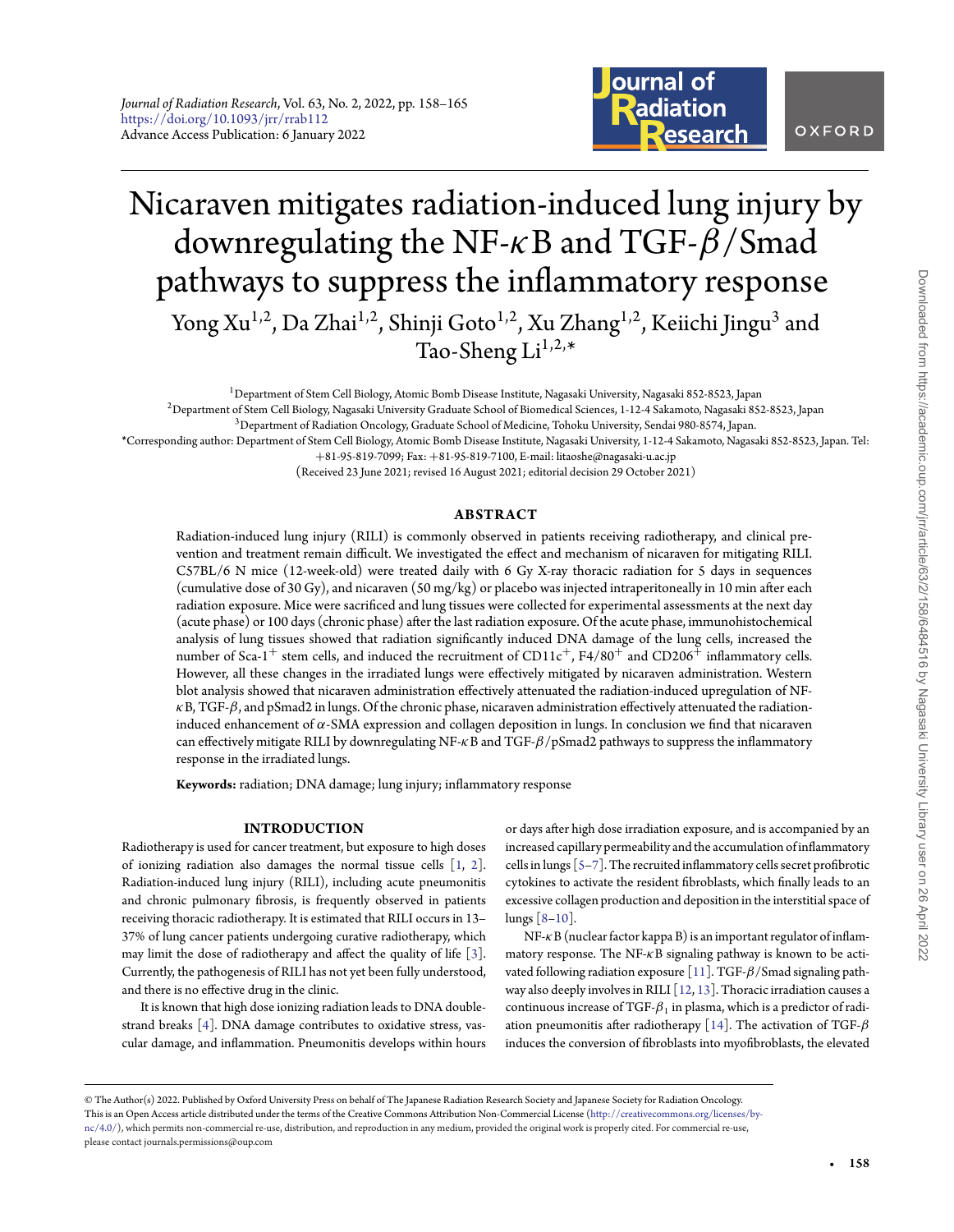expression of *α*-smooth muscle actin (*α*-SMA), and the synthesis of extracellular matrix proteins such as collagen [\[15,](#page-6-7) [16\]](#page-6-8). Therefore, targeting these pathways can be a potential strategy for mitigating RILI.

Nicaraven, a hydroxyl free radical scavenger [\[17\]](#page-6-9), has previously been demonstrated to protect against the radiation-induced cell death [\[18,](#page-6-10) [19\]](#page-6-11). We have also recently found that the administration of nicaraven to mice soon after high dose *γ* -ray exposure attenuates the radiation-induced injury of hematopoietic stem/progenitor cells, which is more likely associated with anti-inflammatory effect rather than radical scavenging [\[20,](#page-6-12) [21\]](#page-6-13). Moreover, nicaraven can reduce the radiation-induced recruitment of macrophages and neutrophils into lungs [\[22\]](#page-6-14). Therefore, we speculate that nicaraven may effectively mitigate RILI, at least partly by inhibiting inflammatory response through NF-*κ*B and TGF-*β*/Smad signaling pathways [\[23\]](#page-6-15).

By exposing the lungs of adult mice to 30 Gy X-ray, we investigated the effect and mechanism of nicaraven for mitigating RILI. Our results showed that nicaraven administration significantly reduced the DNA damage of lung tissue (stem) cells, inhibited the radiation-induced recruitment of  $CD11c^+$ ,  $F4/80^+$  and  $CD206^+$  inflammatory cells in lungs at the acute phase, and also mitigated the radiation-induced enhancement of *α*-SMA and partly decreased the fibrotic area in the irradiated lungs at the chronic phase.

## **MATERIALS AND METHODS** Animals

Male C57BL/6 N mice (12-week-old; CLEA, Japan) were used for study. Mice were housed in pathogen-free room with a controlled environment under a 12 h light–dark cycle, with free access to food and water. This study was approved by the Institutional Animal Care and Use Committee of Nagasaki University (No.1608251335-12). All animal procedures were performed in accordance with institutional and national guidelines.

## Thoracic radiation exposure and nicaraven administration

The RILI model was established as previously described [\[24\]](#page-6-16). Briefly, mice were treated daily with 6 Gy X-ray thoracic radiation for 5 days in sequences (cumulative dose of 30 Gy) at a dose rate of 1.0084 Gy/min (200 kV, 15 mA, 5 mm Al filtration, ISOVOLT TITAN320, General Electric Company, United States) [\(Supplementary Fig. 1A\)](https://academic.oup.com/jrr/article-lookup/doi/10.1093/jrr/rrab112#supplementary-data). Nicaraven (50 mg/kg;  $n = 6$ , IR + N group) or placebo ( $n = 6$ , IR group) was injected intraperitoneally to mice within 10 min after each radiation exposure, and we continued the daily injections for 5 additional days after the last radiation exposure [\(Supplementary Fig. 1A\)](https://academic.oup.com/jrr/article-lookup/doi/10.1093/jrr/rrab112#supplementary-data). Agematched mice without radiation exposure were used as control ( $n = 6$ , CON group). The body weights of mice were recorded once a week. We sacrificed the mice the next day (Acute phase) or the 100th day (Chronic phase) after the last exposure [\(Supplementary Fig. 1A\)](https://academic.oup.com/jrr/article-lookup/doi/10.1093/jrr/rrab112#supplementary-data). At the end of follow-up, mice were euthanized under general anesthesia by severing the aorta to remove the blood. Lung tissues were excised and weighed, and then collected for experimental evaluations as follows.

### Immunohistochemical analysis

The DNA damage in lung tissue (stem) cells was detected by immunohistochemical analysis. Briefly, lungs were fixed in 4% paraformaldehyde, and paraffin sections of 6-*μ*m-thick were deparaffinized and rehydrated. After antigen retrieval and blocking, sections were incubated with rabbit anti-mouse *γ* -H2AX antibody (1:400 dilution, Abcam) and rat anti-mouse Sca-1 antibody (1:200 dilution, Abcam) overnight at 4◦C, and followed by the appropriate fluorescent-conjugated secondary antibodies at 25◦C for 60 min. The nuclei were stained with 4, 6-diamidino-2-phenylindole (DAPI) (1:1000 diution, Life technologies). The positive staining was examined under fluorescence microscope (FV10CW3, OLYMPUS).

The recruitment of inflammatory cells was detected by immunostaining with mouse anti-mouse CD11c antibody (1:150 dilution, Abcam), rat anti-mouse F4/80 antibody (1:100 dilution, Abcam), goat anti-mouse CD206 antibody (1:200 dilution, R&D Systems) overnight at 4◦C, and followed by the appropriate Alexa fluorescentconjugated secondary antibodies (1:400 dilution, Invitrogen), respectively. The nuclei were stained with DAPI. The positive staining was examined under fluorescence microscope (FV10CW3, OLYMPUS).

For quantitative analysis, we counted the positively stained cells in 12 images from two separated independent sections of each lung tissue sample. The number of positively stained cells in each lung tissue sample was normalized by the number of nuclei, and the average value per field (image) from each lung tissue sample was used for statistical analysis.

## Masson's trichrome staining

To detect the fibrotic change in lungs, Masson's trichrome staining was performed according to the manufacturer's protocol (Sigma-Aldrich, St. Louis, MO, USA). The stained sections were mounted and then imaged using a microscope (Biorevo BZ-9000; Keyence Japan, Osaka, Japan). The fibrotic area was quantified by measuring the positively stained area using the Image-Pro Plus software (version 5.1.2, Media Cybernetics Inc, Carlsbad, CA, USA), and expressed as a percentage of the total area. The average value from 12 images randomly selected from two separated slides for each lung tissue sample was used for statistical analysis.

### Western blot

Western blot was performed as previously described [\[25\]](#page-6-17). Briefly, lung tissue sample was homogenized using Multi-beads shocker<sup>®</sup> and added to the T-PER reagent (Thermo Fisher Scientific) consisting of proteinase and dephosphorylation inhibitors (Thermo Fisher Scientific). Total tissue protein purified from lungs were separated by SDS-PAGE gels and then transferred to 0.22-*μ*m PVDF membranes (Bio-Rad). After blocking, the membranes were incubated with primary antibodies against NF-kB p65 (1:500 dilution, Abcam), I*κ*B*α* (1:1000 dilution, CST), TGF-*β* (1:1000 dilution, Abcam), pSmad2 (1:1000 dilution, Abcam), *α*-Tubulin (1:1000 dilution, CST), or GAPDH (1:1000 dilution, Abcam), respectively; and followed by the appropriate horseradish peroxidase-conjugated secondary antibodies (Dako). The expression was visualized using an enhanced chemiluminescence detection kit (Thermo Scientific).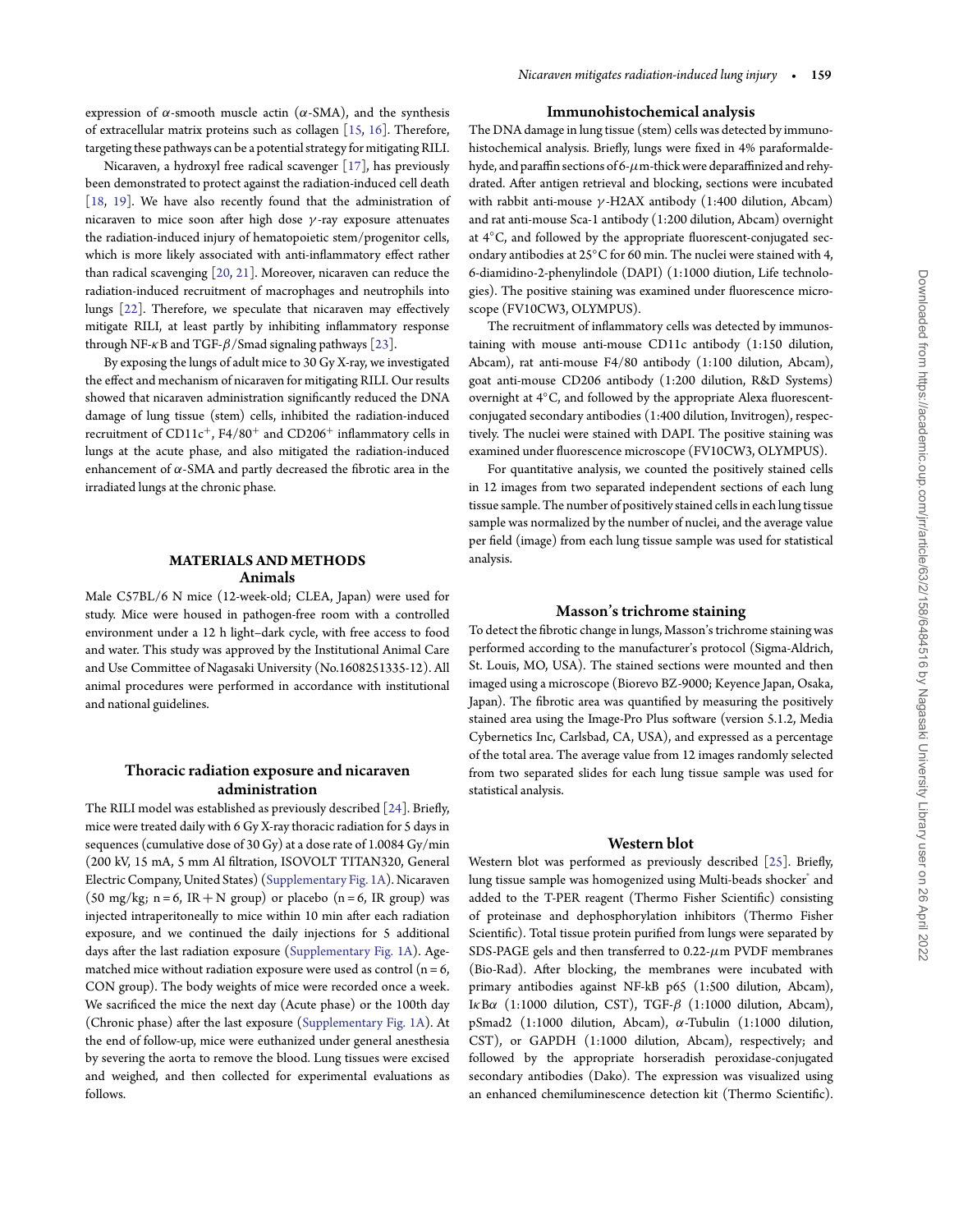

<span id="page-2-0"></span>Fig. 1. The DNA damage of lung tissue cells at the acute phase after treatments. (A) Representative confocal images show the expression of Sca-1 and *γ* -H2AX in lung tissue cells. Quantitative data on the number of Sca-1<sup>+</sup> stem cells (B), the total cells with *γ* -H2AX foci formation (C), and the Sca-1<sup>+</sup> stem cells with *γ* -H2AX foci formation (D, Arrows) are shown. Scale bars: 10 *μ*m. The nuclei were stained with DAPI. Data are represented as means ± SD. ∗∗p *<* 0.01 vs CON group,†p *<* 0.05,††p *<* 0.01 vs IR group. CON: Control, IR: Radiation, IR + N: Radiation+Nicaraven.

Semiquantitative analysis was done using ImageQuant LAS 4000 mini (GE Healthcare Life Sciences).

### Statistical analysis

All the values were presented as mean  $\pm$  SD. For comparison of multiple sets of data, one-way analysis of variance (ANOVA) followed by Tukey's test (Dr. SPSS II, Chicago, IL) was used. For comparison of two sets of data, an unpaired two-tailed *t*-test was used. All analysis was carried out with the SPSS19.0 statistical software (IBM SPSS Co., USA). A p-value less than 0.05 was accepted as significant.

## **RESULTS**

# Nicaraven significantly reduced the radiation-induced DNA damage of lung tissue (stem) cells at the acute phase.

All mice survived after treatments and during the follow-up period. The body weights of the mice were decreased temporarily soon after radiation exposure, but tended to increase approximately 10 days after radiation exposure. Although the body weights of mice between IR group and  $IR + N$  group were not significantly different, they were significantly lower than the age-matched non-irradiated mice in the CON group ( $p < 0.05$ , [Supplementary Fig. 1B\)](https://academic.oup.com/jrr/article-lookup/doi/10.1093/jrr/rrab112#supplementary-data). Moreover, the lung weights of mice were not significantly different among all groups at either the acute phase or the chronic phase [\(Supplementary Fig. 1C\)](https://academic.oup.com/jrr/article-lookup/doi/10.1093/jrr/rrab112#supplementary-data).

Immunohistochemistry was performed to evaluate the expression of Sca-1 and *γ* -H2AX in lung tissue cells at the acute phase [\(Fig. 1A\)](#page-2-0). Compared to CON group, the number of  $Sca-1^+$  stem cells was significantly increased in the IR group  $(9.27 \pm 1.30\% \text{ vs } 1.17 \pm 0.29\%$ ,  $p < 0.01$ ; [Fig. 1B\)](#page-2-0). However, the increased number of Sca-1<sup>+</sup> stem cells in irradiated lungs was significantly attenuated by nicaraven administration  $(3.53 \pm 2.15\%, p < 0.05 \text{ vs } IR \text{ group}; \text{Fig. 1B}).$ 

The formation of *γ* -H2AX foci in nuclei of lung tissue cells was dramatically increased in the IR group, but was mildly changed in the  $IR + N$  group [\(Fig. 1A\)](#page-2-0). Quantitative data also indicated that the percentage of *γ* -H2AX-positive cells was significantly less in the IR + N group than the IR group  $(16.27 \pm 2.05\% \text{ vs } 7.13 \pm 0.91\%$ , *p <* 0.01; [Fig. 1C\)](#page-2-0). Moreover, we tried to evaluate the formation of  $\gamma$ -H2AX foci in Sca-1<sup>+</sup> stem cells. Interestingly, the number of Sca-1<sup>+</sup> stem cells with *γ* -H2AX foci was more effectively decreased in the IR + N group compared to the IR group  $(1.93 \pm 0.51\%)$  vs  $0.35 \pm 0.19$ %,  $p < 0.01$ ; [Fig. 1D\)](#page-2-0). These results indicate that nicaraven administration can reduce the radiation-induced DNA damage in lung tissue cells, especially in these  $Sca-1^+$  stem cells.

## Nicaraven effectively decreased the radiation-induced recruitment of inflammatory cells into lungs.

According to our previous studies [\[20,](#page-6-12) [21\]](#page-6-13), nicaraven protects tissue (stem) cells against radiation injury by inhibiting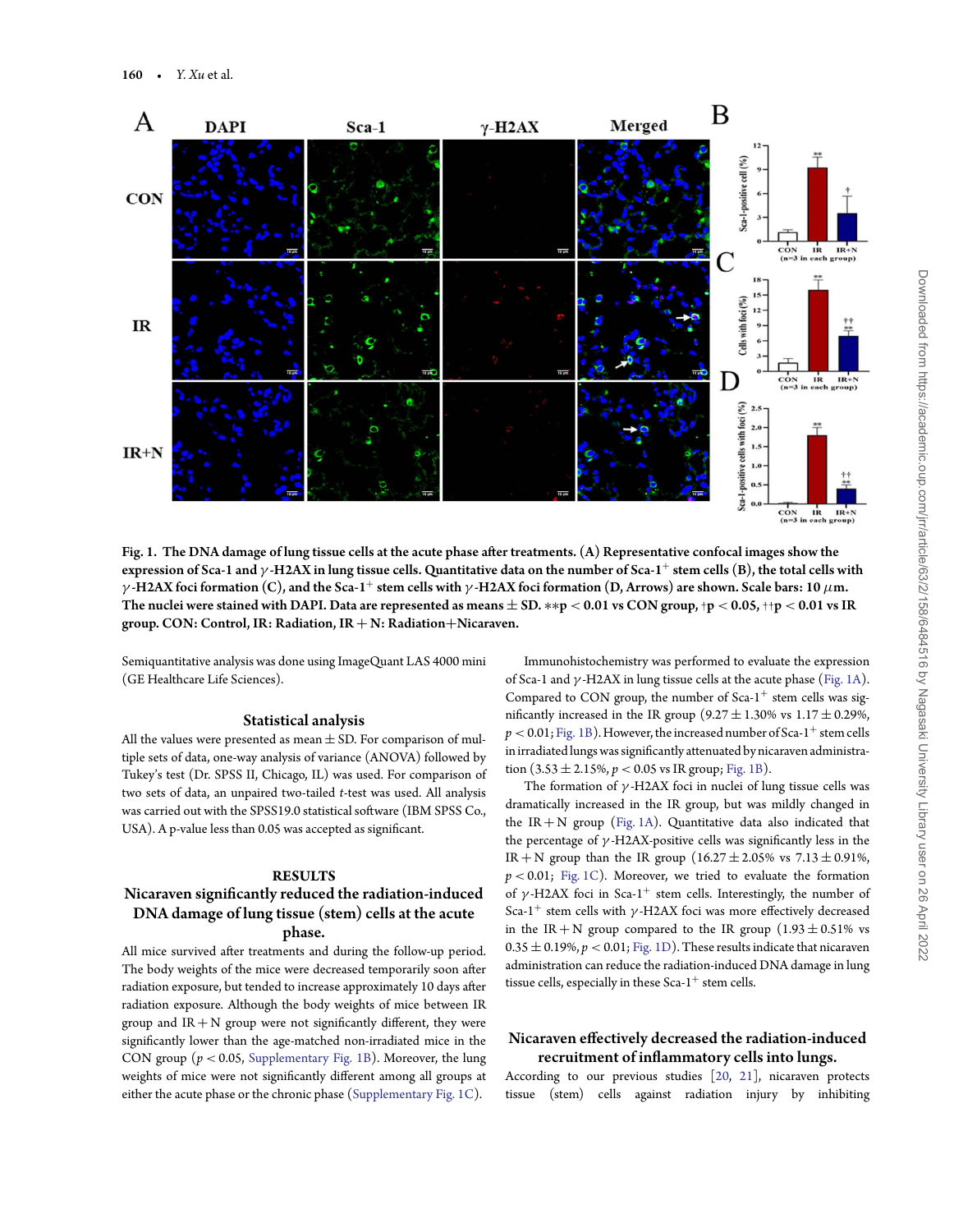

<span id="page-3-0"></span>Fig. 2. Immunohistochemical detection of inflammatory cells in lungs at the acute phase after treatments. Representative confocal images (upper) and quantitative data (lower) show the CD11c<sup>+</sup> cells (A), F4/80<sup>+</sup> cells (B), and CD206<sup>+</sup> cells (C) in lungs. Scale bars: 10 *μ*m. The nuclei were stained with DAPI. Data are represented as means ± SD. ∗p *<* 0.05, ∗∗p *<* 0.01 vs CON group, †p *<* 0.05,††p *<* 0.01 vs IR group. CON: Control, IR: Radiation, IR + N: Radiation+Nicaraven.

inflammatory response. Therefore, immunohistochemical analysis was performed to detect the inflammatory cells in lungs. The number of  $CD11c + \text{monocytes}$  and  $F4/80 + \text{ macrophages}$  was significantly higher in the IR group than the CON group ( $p < 0.01$ , [Fig. 2A](#page-3-0) and [B\)](#page-3-0). However, nicaraven administration significantly reduced the recruitment of  $CD11c + \text{monocytes}$  (8.23  $\pm$  0.75%) vs 4.61 ± 0.65%, p *<* 0.01; [Fig. 2A\)](#page-3-0) and F4/80+ macrophages  $(12.63 \pm 1.36\% \text{ vs } 8.07 \pm 1.38\%, \text{ p} < 0.01; \text{ Fig. 2B})$  into irradiated lungs. Similarly, the number of M2 macrophages (CD206+) was also significantly higher in irradiated lungs than that of non-irradiated lungs (*p <* 0.01, [Fig. 2C\)](#page-3-0). Interestingly, nicaraven administration significantly decreased the CD206<sup>+</sup> macrophages in irradiated lungs  $(3.3 \pm 0.61\% \text{ vs } 2.1 \pm 0.53\%, p < 0.05; \text{ Fig. 2C}).$ 

# Nicaraven significantly attenuated the radiation-induced upregulation of NF-*κ*B and TGF-*β* in lungs

To further understand the molecular mechanism of nicaraven on mitigating RILI, we investigated the expression of NF-*κ*B and I*κ*B*α* (inhibitor of NF-*κ*B) in lungs at the acute phase. Compared to the CON group, the IR group showed a significant enhancement on the expression of NF-*κ*B (*p <* 0.05, [Fig. 3A\)](#page-4-0). However, the enhanced expression of NF-*κ*B in irradiated lungs was effectively attenuated by nicaraven administration (*p* = 0.09, [Fig. 3A\)](#page-4-0). In contrast, the expression of total I*κ*B*α* was significantly decreased in irradiated lungs (*p <* 0.01 vs CON group, [Fig. 3B\)](#page-4-0), which was effectively attenuated by nicaraven administration ( $p < 0.01$  vs IR group, [Fig. 3B\)](#page-4-0). We also investigated the expression of TGF-*β* and pSmad2 in irradiated lungs at the acute phase [\(Fig. 3C and D\)](#page-4-0). The irradiated lungs showed a significant upregulation of TGF- $\beta$  and pSmad2 ( $p < 0.05$  vs CON group, [Fig. 3C and D\)](#page-4-0), but was effectively attenuated by nicaraven administration ( $p < 0.05$  vs IR group, [Fig. 3C and D\)](#page-4-0).

# Nicaraven clearly attenuated the radiation-induced enhancement of *α*-SMA and partially reduced the fibrotic area in irradiated lungs at the chronic phase We further investigated the expression of *α*-SMA and collagen deposition in irradiated lungs at the chronic phase. Western blot indicated an enhanced expression of  $\alpha$ -SMA in the irradiated lungs ( $p < 0.05$ ) vs CON group, [Fig. 4A\)](#page-4-1), but the enhanced expression of *α*-SMA in irradiated lungs was completely attenuated by nicaraven administration [\(Fig. 4A\)](#page-4-1). Similarly, Masson's trichrome staining showed that the fibrotic area in lungs was significantly higher in the IR group than the CON group (*p <* 0.05, [Fig. 4B\)](#page-4-1). However, nicaraven administration tended to only partially reduce the fibrotic area in irradiated lungs  $(6.24 \pm 0.64\% \text{ vs } 5.14 \pm 0.51\%, p = 0.08; \text{Fig. 4B}).$

## **DISCUSSION**

This study was proposed to investigate the potential effect and underlying mechanism of nicaraven on mitigating RILI. Our experimental data revealed that nicaraven administration not only reduced the DNA damage (*γ* -H2AX foci formation) of lung tissue (stem) cells, but also inhibited the recruitment of macrophages and neutrophils into irradiated lungs at the acute phase. Nicaraven administration also significantly attenuated the radiation-induced enhancement of TGF-*β* and NF-*κ*B, and partially reduced the fibrotic area in irradiated lungs at the chronic phase.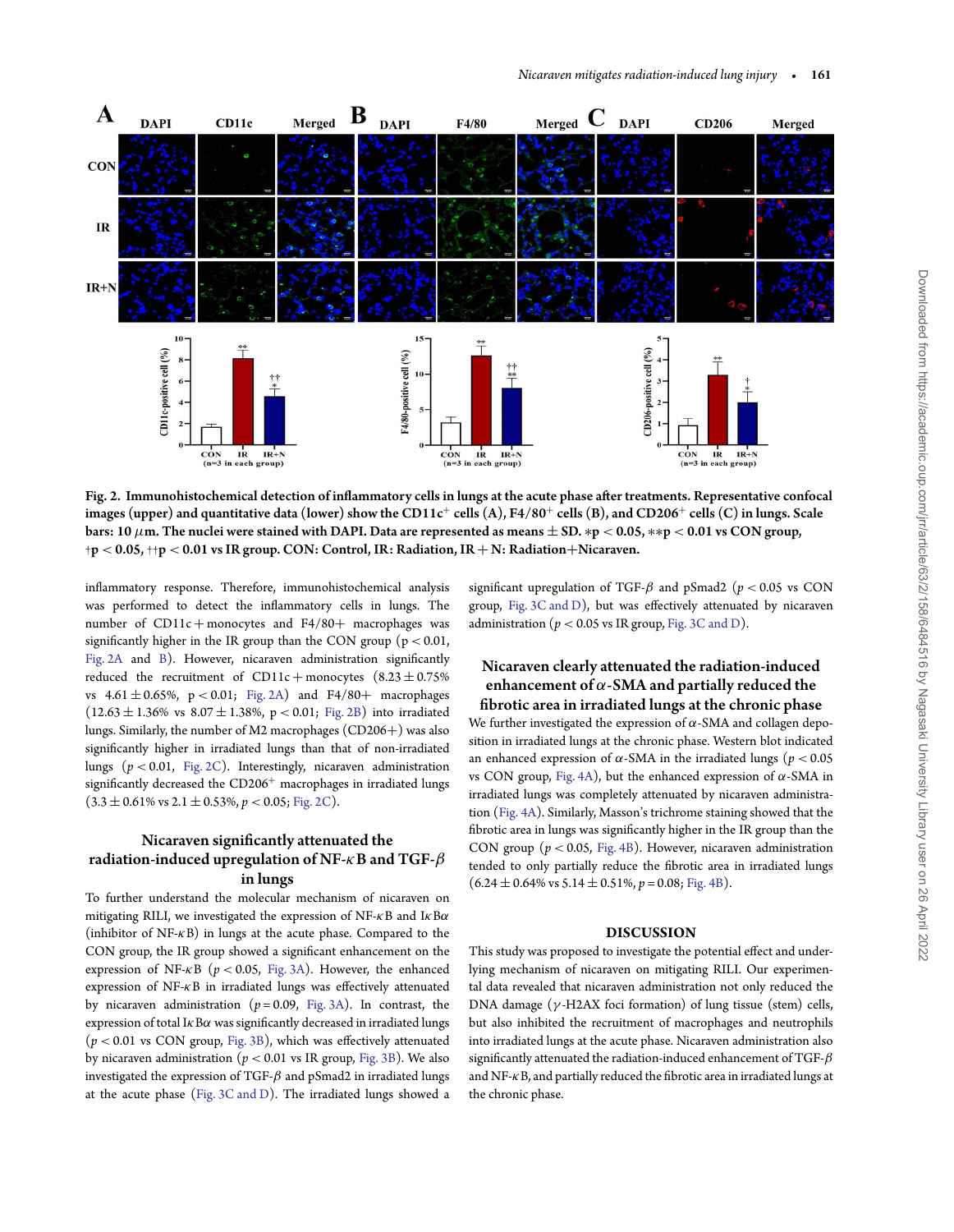

<span id="page-4-0"></span>Fig. 3. Western blot analysis on the expression of NF-*κ*B, I*κ*B*α*, TGF-*β*, and pSmad2 in lungs. Representative blots (left) and quantitative data (right) on the expression of NF-*κ*B p65 (A), I*κ*B*α* (B), TGF-*β* (C), pSmad2 (D) in lungs are shown. Data are normalized to *α*-Tubulin or GAPDH, and represented as means ± SD. ∗p *<* 0.05, ∗∗p *<* 0.01 vs CON group,†p *<* 0.05,††p *<* 0.01 vs IR group. CON: Control, IR: Radiation, IR + N: Radiation+Nicaraven.



<span id="page-4-1"></span>Fig. 4. The fibrotic changes in lungs at the chronic phase after treatments. (A) Representative blots (left) and quantitative data (right) on the expression of *α*-SMA in lungs are shown. (B) Representative images (left) and quantitative data (right) of Masson's trichrome staining on the fibrotic area in lungs are shown. Scale bars: 200 *μ*m. Data are represented as means ± SD. ∗p *<* 0.05, ∗∗p *<* 0.01 vs CON group,†p *<* 0.05 vs IR group. CON: Control, IR: Radiation, IR + N: Radiation+Nicaraven.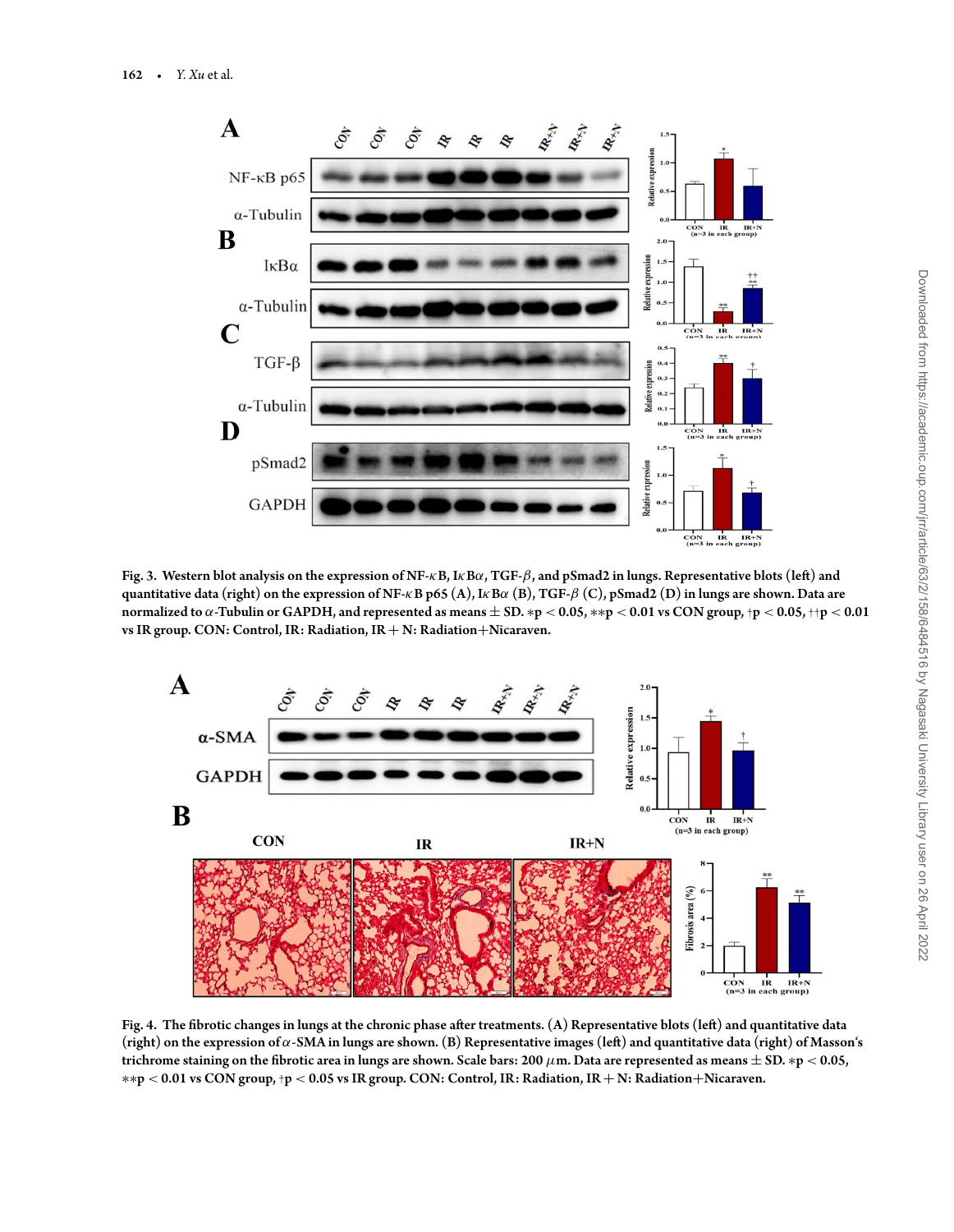Nicaraven is known as a powerful radical scavenger that effectively protects various tissues and organs against injuries, particularly for ischemia–reperfusion injury in the brain [\[26–](#page-6-18)[28\]](#page-6-19). Considering the well-recognized antioxidative property and the potential antiinflammatory effect of nicaraven, we evaluated the probable role of nicaraven on mitigating RILI.

The exposure to high levels of ionizing radiation leads to DNA double-strand breaks, which elicit cell death or stochastic change [\[4\]](#page-5-3). Stem cells are known to play critical role in tissue homeostasis, while ionizing radiation exposure can disrupt the tissue homeostasis. Alveolar epithelium is composed of two cell types: Type I cells account for 95% of the gas exchange surface area, and type II cells can transform into type I cells and have the ability to repair alveoli. Sca-1-positive cells are identified as a population of alveolar type II cells with progenitor cell properties [\[29\]](#page-6-20). It has also been demonstrated that the proliferation of Sca-1-positive cells increases during the alveolar epithelial repair phase [\[29,](#page-6-20) [30\]](#page-6-21). In this study, the number of Sca-1-positive cells were exactly increased in irradiated lungs at the acute phase, suggesting the probable role of Sca-1-positive cells for repairing the injured lungs after high dose irradiation. Nicaraven administration showed to reduce the DNA damage of lung tissue cells, especially in these Sca-1-positive cells at the acute phase, which indirectly indicates the protective effect of nicaraven on RILI.

Various chemokines/cytokines are known to be increased in organs/tissues exposed to high dose irradiation, which in turn induces the recruitment of inflammatory cells at the acute phase. The recruited inflammatory cells play a key role in the pathogenesis of RILI [\[31,](#page-6-22) [32\]](#page-6-23), because inflammatory cascade is known to promote fibroblast proliferation and collagen deposition [\[33\]](#page-6-24). In responding to high dose radiation exposure, the recruitment of monocytes/immune cells (CD11c+) into lung tissue plays critical pathophysiological role on RILI. Among the recruited monocytes/immune cells, macrophages (F4/80+) represent an important profibrogenic initiator/mediator, but M2 macrophages  $(CD206<sup>+</sup>)$  are thought to be an antiinflammatory phenotype of macrophages. In this study, we found that the recruitment of monocytes/immune cells, including the M2 macrophages was significantly increased in the irradiated lungs. Consistent with previous reports [\[22,](#page-6-14) [34\]](#page-6-25), the administration of nicaraven inhibited significantly the recruitment of monocytes into the irradiated lungs. It will be better to understand the precise role of especial subpopulation of inflammatory cells, such as the M2 macrophages in lungs using genetically modified animals. However, the purpose of this study was designed to examine the potency of nicaraven for attenuating RILI through an anti-inflammatory mechanism, we used a wild-type mice rather than the genetically modified mice for experiments.

TGF-*β* is one of the most critical master regulators on promoting acute inflammation and chronic fibrosis in lungs [\[12](#page-6-4)[–16\]](#page-6-8). Previous studies have demonstrated that radiation exposure activates TGF*β*/Smad signaling pathway to initiate the inflammatory response, induce the proliferation and activation of fibroblasts, and enhance the synthesis of matrix proteins [\[35,](#page-6-26) [36\]](#page-6-27). Therefore, the inhibition of TGF-*β*/Smad signaling pathway may effectively mitigate RILI. In this study, nicaraven administration exactly downregulated the expression of TGF-*β* and pSmad2 in irradiated lungs at the acute phase.

NF-*κ*B has emerged as a ubiquitous factor involved in the regulation of numerous critical processes, including immune [\[37\]](#page-6-28), inflammation response [\[38\]](#page-6-29), cell apoptosis [\[39\]](#page-6-30), and cell proliferation [\[40\]](#page-7-0). While in an inactivated state, NF-*κ*B is located in the cytosol complexed with the inhibitory protein I*κ*B*α*. Radiation exposure can activate NF-*κ*B signaling pathway. Radiation exposure activates the kinase IKK, which in turn phosphorylates I*κ*B*α* and results in ubiquitindependent degradation [\[11,](#page-6-3) [38,](#page-6-29) [40\]](#page-7-0). Dysregulation of NF-*κ*B signaling can lead to inflammation, autoimmune disease and cancer [\[41\]](#page-7-1). In this study, nicaraven administration effectively downregulated the expression of NF-*κ*B, suggesting the involvement of NF-*κ*B pathway in the protective effect of nicaraven to RILI.

Generally, although nicaraven administration only tended to partially reduce the fibrotic area in the irradiated lungs, many other parameters, such as the expression of *α*-SMA was more sensitively and clearly changed. As the activated fibroblasts  $(\alpha$ -SMA<sup>+</sup>) are generally thought to be the predominant source of collagen-producing cells, the inhibition on *α*-SMA expression in irradiated lungs by nicaraven administration suggested the probable benefit of nicaraven for attenuating the development of fibrotic change in irradiated lungs at the chronic phase. In summary, nicaraven administration effectively protected the RILI, likely by suppressing inflammatory response through the NF-*κ*B and TGF-*β*/Smad signaling pathways. Nicaraven could be a potential drug for mitigating RILI.

#### **SUPPLEMENTARY DATA**

[Supplementary data](https://academic.oup.com/jrr/article-lookup/doi/10.1093/jrr/rrab112#supplementary-data) is available at *RADRES Journal* online.

## **ACKNOWLEDGEMENTS**

This study was supported by the Agency for Medical Research and Development under Grant Number JP20lm0203081. The funder played no role in study design, data collection and analysis, decision to publish, or manuscript preparation.

#### **CONFLICT OF INTEREST**

The authors indicate no potential conflicts of interest.

#### **REFERENCES**

- <span id="page-5-0"></span>1. Bentzen SM. Preventing or reducing late side effects of radiation therapy: radiobiology meets molecular pathology. *Nat Rev Cancer* 2006;6:702–13.
- <span id="page-5-1"></span>2. McBride WH, Schaue D. Radiation-induced tissue damage and response. *J Pathol* 2020;250:647–55.
- <span id="page-5-2"></span>3. Rodrigues G, Lock M, D'Souza D et al. Prediction of radiation pneumonitis by dose volume histogram parameters in lung cancer–a systematic review. *Radiother Oncol* 2004;71:127–38.
- <span id="page-5-3"></span>4. Huang L, Snyder AR, Morgan WF. Radiation-induced genomic instability and its implications for radiation carcinogenesis. *Oncogene* 2003;22:5848–54.
- <span id="page-5-4"></span>5. Hanania AN, Mainwaring W, Ghebre YT et al. Radiationinduced lung injury: assessment and management. *Chest* 2019;156:150–62.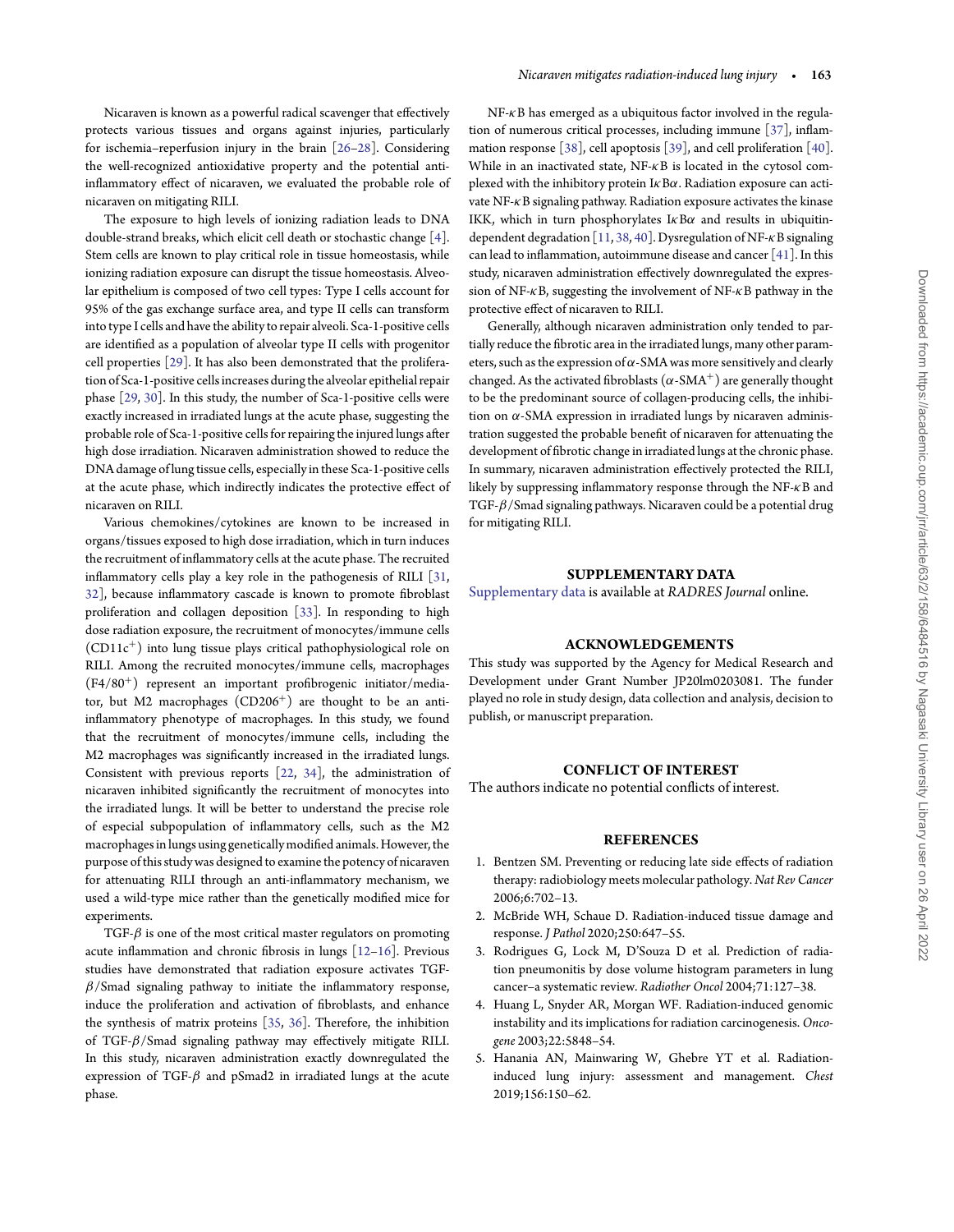- 6. Giuranno L, Ient J, De Ruysscher D et al. Radiation-induced lung injury (RILI). *Front Oncol* 2019;9:877.
- <span id="page-6-0"></span>7. Kim H, Park SH, Han SY et al. LXA4-FPR2 signaling regulates radiation-induced pulmonary fibrosis via crosstalk with TGF*β*/Smad signaling. *Cell Death Dis* 2020;11:653.
- <span id="page-6-1"></span>8. Jin H, Yoo Y, Kim Y et al. Radiation-induced lung fibrosis: preclinical animal models and therapeutic strategies. *Cancers (Basel)* 2020;12:1561.
- 9. Kainthola A, Haritwal T, Tiwari M et al. Immunological aspect of radiation-induced pneumonitis, current treatment strategies, and future prospects. *Front Immunol* 2017;8:506.
- <span id="page-6-2"></span>10. Im J, Lawrence J, Seelig D et al. FoxM1-dependent RAD51 and BRCA2 signaling protects idiopathic pulmonary fibrosis fibroblasts from radiation-induced cell death.*Cell Death Dis* 2018;9:584.
- <span id="page-6-3"></span>11. Devary Y, Rosette C, DiDonato JA et al. NF-kappa B activation by ultraviolet light not dependent on a nuclear signal. *Science* 1993;261:1442–5.
- <span id="page-6-4"></span>12. Madani I, De Ruyck K, Goeminne H et al. Predicting risk of radiation-induced lung injury. *J Thorac Oncol* 2007;2:864–74.
- <span id="page-6-5"></span>13. Fleckenstein K, Gauter-Fleckenstein B, Jackson IL et al. Using biological markers to predict risk of radiation injury. *Semin Radiat Oncol* 2007;17:89–98.
- <span id="page-6-6"></span>14. Anscher MS, Kong FM, Andrews K et al. Plasma transforming growth factor beta1 as a predictor of radiation pneumonitis. *Int J Radiat Oncol Biol Phys* 1998;41:1029–35.
- <span id="page-6-7"></span>15. Singh V, Torricelli AA, Nayeb-Hashemi N et al. Mouse strain variation in SMA(+) myofibroblast development after corneal injury. *Exp Eye Res* 2013;115:27–30.
- <span id="page-6-8"></span>16. Tatler AL, Jenkins G. TGF-*β* activation and lung fibrosis. *Proc Am Thorac Soc* 2012;9:130–6.
- <span id="page-6-9"></span>17. Akimoto T. Quantitative analysis of the kinetic constant of the reaction of N,N'-propylenedini-cotinamide with the hydroxyl radical using dimethyl sulfoxide and deduction of its structure in chloroform. *Chem Pharm Bull(Tokyo)* 2000;48:467–76.
- <span id="page-6-10"></span>18. Mori Y, Takashima H, Seo H et al. Experimental studies on Nicaraven as radioprotector–free radical scavenging effect and the inhibition of the cellular injury. *Nihon Igaku Hoshasen Gakkai Zasshi* 1993;53:704–12.
- <span id="page-6-11"></span>19. Watanabe M, Akiyama N, Sekine H et al. Inhibition of poly (ADP-ribose) polymerase as a protective effect of nicaraven in ionizing radiation- and ara-C-induced cell death. *Anticancer Res* 2006;26:3421–7.
- <span id="page-6-12"></span>20. Zingarelli B, Scott GS, Hake P et al. Effects of nicaraven on nitric oxide-related pathways and in shock and inflammation. *Shock* 2000;13:126–34.
- <span id="page-6-13"></span>21. Masana Y, Yoshimine T, Fujita T et al. Reaction of microglial cells and macrophages after cortical incision in rats: effect of a synthesized free radical scavenger, (+/−)-N,N' propylenedinicotinamide (AVS). *Neurosci Res* 1995;23: 217–21.
- <span id="page-6-14"></span>22. Yan C, Luo L, Urata Y et al. Nicaraven reduces cancer metastasis to irradiated lungs by decreasing CCL8 and macrophage recruitment. *Cancer Lett* 2018;418:204–10.
- <span id="page-6-15"></span>23. Lin H, Wu X, Yang Y et al. Nicaraven inhibits TNF*α*induced endothelial activation and infla-mmation through

suppressing NF-*κ*B signaling pathway. *Can J Physiol Pharmacol* 2021;99:803–11.

- <span id="page-6-16"></span>24. Citrin DE, Shankavaram U, Horton JA et al. Role of type II pneumocyte senescence in radiation-induced lung fibrosis. *J Natl Cancer Inst* 2013;105:1474–84.
- <span id="page-6-17"></span>25. Doi H, Kitajima Y, Luo L et al. Potency of umbilical cord bloodand Wharton's jelly-derived mesenchymal stem cells for scarless wound healing. *Sci Rep* 2016;6:18844.
- <span id="page-6-18"></span>26. Asano T, Johshita H, Koide T et al. Amelioration of ischaemic cerebral oedema by a free radical scavenger, AVS: 1,2 bis(nicotinamido)-propane. An experimental study using a regional ischaemia model in cats. *Neurol Res* 1984;6:163–8.
- 27. Asano T, Takakura K, Sano K et al. Effects of a hydroxyl radical scavenger on delayed ischemic neurological deficits following aneurysmal subarachnoid hemorrhage: results of a multicenter, placebo-controlled double-blind trial. *J Neurosurg* 1996;84:792–803.
- <span id="page-6-19"></span>28. Imperatore C, Germanò A, d'Avella D et al. Effects of the radical scavenger AVS on behavioral and BBB changes after experimental subarachnoid hemorrhage. *Life Sci* 2000;66:779–90.
- <span id="page-6-20"></span>29. Liu Y, Kumar VS, Zhang W et al. Activation of type II cells into regenerative stem cell antigen- $1(+)$  cells during alveolar repair. *Am J Respir Cell Mol Biol* 2015;53:113–24.
- <span id="page-6-21"></span>30. Liu Y, Sadikot RT, Adami GR et al. FoxM1 mediates the progenitor function of type II epithelial cells in repairing alveolar injury induced by Pseudomonas aeruginosa. *J Exp Med* 2011;208:1473–84.
- <span id="page-6-22"></span>31. Johnston CJ, Williams JP, Elder A et al. Inflammatory cell recruitment following thoracic irradiation. *Exp Lung Res* 2004;30:369–82.
- <span id="page-6-23"></span>32. Meziani L, Deutsch E, Mondini M. Macrophages in radiation injury: a new therapeutic target. *Onco Targets Ther* 2018;7:e1494488.
- <span id="page-6-24"></span>33. Boothe DL, Coplowitz S, Greenwood E et al. Transforming growth factor *β*-1 (TGF-*β*1) is a serum biomarker of radiation induced fibrosis in patients treated with intracavitary accelerated partial breast irradiation: preliminary results of a prospective study. *Int J Radiat Oncol Biol Phys* 2013;87:1030–6.
- <span id="page-6-25"></span>34. Zhang X, Moriwaki T, Kawabata T et al. Nicaraven attenuates postoperative systemic Inflam-matory responses-induced tumor metastasis. *Ann Surg Oncol* 2020;27:1068–74.
- <span id="page-6-26"></span>35. Meng XM, Nikolic-Paterson DJ, Lan HY. TGF-*β*: the master regulator of fibrosis. *Nat Rev Nephrol* 2016;12:325–38.
- <span id="page-6-27"></span>36. Samarakoon R, Overstreet JM, Higgins PJ. TGF-*β* signaling in tissue fibrosis: redox controls, target genes and therapeutic opportunities. *Cell Signal* 2013;25:264–8.
- <span id="page-6-28"></span>37. Baeuerle PA, Henkel T. Function and activation of NF-kappa B in the immune system. *Annu Rev Immunol* 1994;12:141–79.
- <span id="page-6-29"></span>38. Barnes PJ, Karin M. Nuclear factor-kappaB: a pivotal transcription factor in chronic inflammatory diseases. *N Engl J Med* 1997;336:1066–71.
- <span id="page-6-30"></span>39. Bours V, Bonizzi G, Bentires-Alj M et al. NF-kappaB activation in response to toxical and therapeutical agents: role in inflammation and cancer treatment. *Toxicology* 2000;153: 27–38.